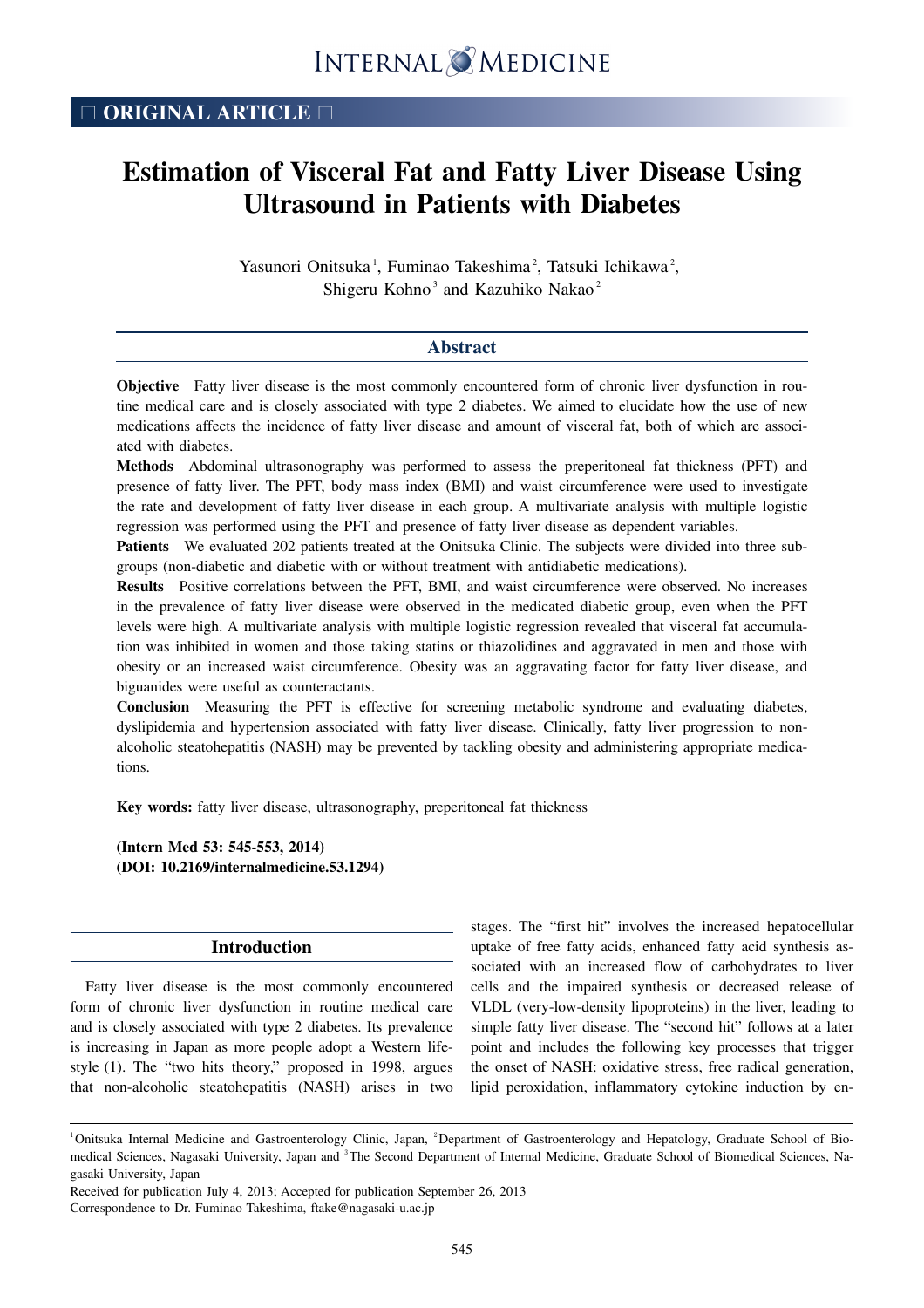#### **Table 1. Characteristics of Subjects (n=202)**

| A)               |                          |              |                       |              |              |                        |              |             |                                                                                                                                      |      |           |
|------------------|--------------------------|--------------|-----------------------|--------------|--------------|------------------------|--------------|-------------|--------------------------------------------------------------------------------------------------------------------------------------|------|-----------|
|                  | N.S<br>(Chi-square test) |              | (Kruskal-Wallis test) |              |              |                        |              |             | Age, p=0.9641. Ht, p=0.9534. Wt, p=0.0830. BMI, p=0.0118. W.C, p=0.0131. HbA1c, p<0.0001. LDL, p<0.0001. HDL, p=0.4456. TG, p=0.1046 |      |           |
|                  | male                     | female       | Age                   | $Ht$ (cm)    | Wt(Kg)       | $BMI(kg/m/m)$ W.C (cm) |              | $HbA1c(\%)$ | $LDL(mg/dL)$ $HDL(mg/dL)$                                                                                                            |      | TG(mg/dL) |
| non-DM           | 37                       | 65           | 72.2                  | 153.9        | 58.7         | $24.5 -$               | 85           | $5.5 -$     | 95                                                                                                                                   | 56.3 | 109.8     |
| non-medicated DM | 9                        | 17           | 72.3                  | 154.3        | 62.5         | 26.3                   | 89.7         | 6.3         | 102.7                                                                                                                                | 53.4 | 140.1     |
| medicated DM     | 33                       | 41           | 72.5                  | 153.6        | 61.3         | 26.1                   | 89.2         | 6.5         | 80.3                                                                                                                                 | 56.1 | 125       |
| B)               |                          |              |                       |              |              |                        |              |             | BMI, p=0.0038. W.C, p=0.0058. HbA1c, p<0.0001. LDL, p<0.0001. (1 way-ANOVA, Tuky-Kramer test)                                        |      |           |
|                  |                          | n            |                       | ARB          | Ca-AT        | Esemitibe              | Statin       | Fibrate     |                                                                                                                                      |      |           |
|                  |                          | non-DM       |                       | 56(54.9%)    | $45(44.1\%)$ | $8(7.8\%)$             | $40(39.2\%)$ | $5(4.9\%)$  |                                                                                                                                      |      |           |
|                  |                          |              | non-medicated DM      |              | 15(57.7%)    | $2(7.7\%)$             | $12(46.2\%)$ | $1(3.8\%)$  | N.S                                                                                                                                  |      |           |
|                  |                          | medicated DM |                       | $52(70.3\%)$ | $36(48.6\%)$ | $4(5.4\%)$             | $46(62.2\%)$ | $1(1.4\%)$  | (Chi-square test)                                                                                                                    |      |           |
| C)               |                          |              |                       | <b>TZD</b>   |              |                        |              |             |                                                                                                                                      |      |           |
|                  |                          | medication   | DPP-4                 |              | BG           | a-GI                   | Gurind       | <b>SU</b>   | insulin                                                                                                                              |      |           |
|                  |                          | medicated DM | 58                    | 21           | 22           | 5                      |              | 15          | 7                                                                                                                                    |      |           |

HT: Height, WT: Weight, BMI: Body mass index, W.C: Waist circumference, ARB: angiotensin II receptor blocker, Ca-AT: calcium antagonist, DPP-4: dipeptidyl-peptidase IV inhibitor, TZD: thiazolidinedione, BG: biguanide, a-GI: alpha-glucosidase inhibitor, SU: sulfonylurea

dotoxins, mitochondrial dysfunction and abnormal adipocytokine secretion (2).

Non-alcoholic fatty liver disease (NAFLD) refers to both simple fatty liver disease and NASH. Although the ratio of these diseases is generally considered to be 9:1, several reports have indicated that the proportion of NASH may actually be much higher (3). While NASH is relatively rare, liver cancer can arise from the resultant cirrhosis, and performing early intervention at the simple fatty liver disease stage, before progression to the second hit stage, is desirable.

Recently, NASH treatment has included Dipeptidyl Peptidase-4 (DPP-4) inhibitors in the list of effective medications (4-6). However, there are currently no studies evaluating therapeutic options for treating simple fatty liver disease and NASH in the general clinic setting. Therefore, we studied how these new medications affect the incidence of fatty liver disease and amount of visceral fat, which are associated with diabetes and progression to the second hit stage.

### **Materials and Methods**

### **Subjects**

All human investigations were performed after obtaining ethical approval by the Human Investigations Committee of the participating institutions. In this study, we examined a total of 202 patients, of whom 79 were men and 123 were women. The patients were divided into three groups. The first group consisted of 102 non-diabetics (non-DM group) who were primarily treated with essential medications for disorders such as hypertension, dyslipidemia and gastroesophageal reflux disease (GERD). The second group comprised 26 patients with mild diabetes treated using diet and exercise without antidiabetic medications who were concurrently being medically treated for either hypertension or dyslipidemia (non-medicated DM group). The third group comprised 74 diabetic patients taking antidiabetic medications (medicated DM group).

There were no differences in sex, age, height, weight or the HDL-C (high-density lipoprotein cholesterol) or triglyceride levels between the groups. The BMI (body mass index) and HbA1c (glycosylated hemoglobin) values were significantly higher in the DM group  $(p<0.01)$ , while the waist circumference values were significantly higher in the medicated DM group. Interestingly, the LDL-C (low-density lipoprotein cholesterol) levels were the lowest in the medicated DM group (Table 1A).

Statin treatment, consisting of either rosuvastatin, atorvastatin or pitavastatin, was more frequently administered in the DM groups than in the non-DM group; however, none of these medications significantly improved NASH. Furthermore, there were no differences between the groups treated with other medications previously reported to improve NASH, such as angiotensin receptor blockers, ezetimibe and bezafibrates. There were also no differences associated with the use of calcium antagonists for complications, such as hypertension and angina (Table 1B). Table 1C shows the medications taken by the patients in the medicated DM group.

### **Methods**

The cutoff points for waist circumference were in accordance with the guidelines used for metabolic syndrome screening:  $\geq 85$  cm for men and  $\geq 90$  cm for women (7, 8). A Prosound  $α10$  (ALOKA, Tokyo, Japan) ultrasound machine with a convex transducer was used for the ultrasound examinations. All ultrasound examinations and diagnoses were performed by the same internal medicine and gastroenterology specialist. Fatty liver disease was diagnosed in the presence of a hyperechoic liver and hepatorenal echo contrast on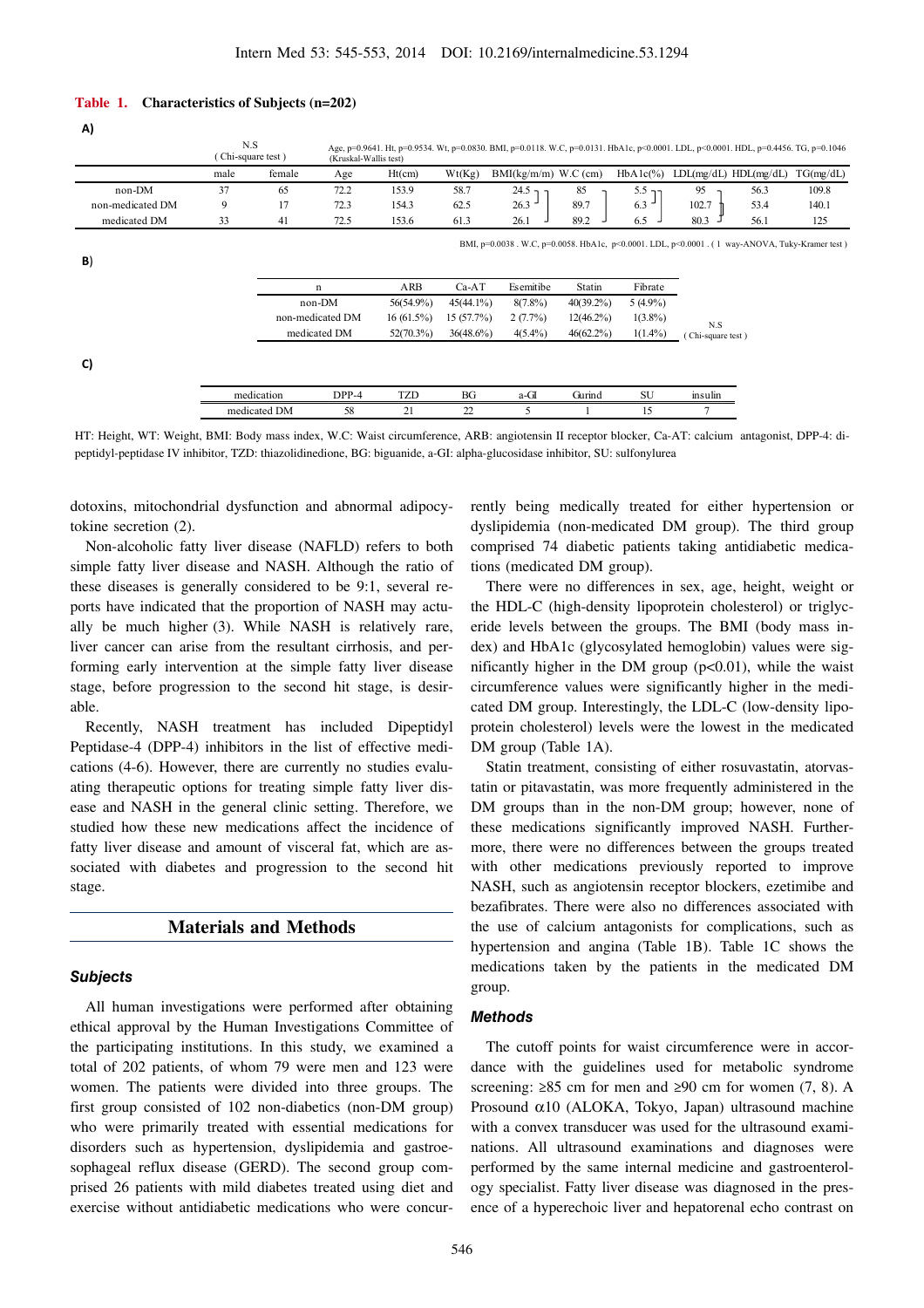

SFT1.4 PFT 0.8 Diagnosis by US: Fatty liver



the ultrasound examination, regardless of whether the patient had abnormal liver function tests.

Ultrasound scanning was performed according to our standard protocol. Following the procedure described by Uchibori et al., a sagittal scan was obtained to visualize the left hepatic lobe, and the abdominal linea alba was scanned while keeping the surface of the liver as parallel to the skin as possible. The subcutaneous fat thickness (SFT) and preperitoneal fat thickness (PFT) were measured from the center of the left hepatic lobe (Fig. 1). The cutoff point for PFT was set at  $\geq 0.8$  cm based on the assumption that  $\geq 0.8$ cm on an abdominal computed tomography (CT) scan corresponds to  $100 \text{ cm}^2$  of visceral fat  $(8-11)$ .

#### **Statistical analysis**

The chi-square test was used to analyze differences in the sex ratio and medications between the different groups. The Kruskal-Wallis test and an analysis of variance (ANOVA) were used to analyze height, weight, BMI and the HbA1c, triglyceride (TG) and LDL levels. The Tukey-Kramer test was then used according to the multiple comparison method following a one way-ANOVA of BMI and the HbA1c and HDL levels. The PFT was analyzed using a three-way ANOVA before multiple comparison testing according to Ryan's method.

Due to the small number of cases (202), 90% confidence intervals were used for the univariate analysis, multiple logistic regression analysis and multivariate analysis, while 95% confidence intervals were used for the other tests.

#### **Results**

### **1. A positive correlation was found between the PFT, BMI and waist circumference.**

Previous studies have indicated that the PFT is well correlated with the visceral fat volume and serum lipid levels. Our results also showed a strong positive correlation between the PFT and both BMI ( $r=0.534$ ,  $p<0.001$ ) and waist circumference (r=0.526, p<0.001) (Fig. 2A).

In the DM group, there was a weak positive correlation between the PFT and BMI ( $r=0.449$ ,  $p<0.001$ ) as well as a positive correlation between the PFT and waist circumference  $(r=0.387, p<0.001)$  (Fig. 2B).

### **2. No increases in the prevalence of fatty liver disease were observed in the medicated DM group, even when the PFT was high.**

The prevalence of fatty liver disease in the non-DM  $(73.3\%)$  and non-medicated DM  $(91.7\%)$  groups was significantly increased in the patients with PFT  $\geq 0.8$  (p<0.0001); this trend was particularly marked in the latter group. In contrast, the prevalence of fatty liver disease remained the same in the medicated DM group (52.9%), even when the PFT values were high. Furthermore, the prevalence of fatty liver disease was significantly lower in the medicated DM group than in the non-medicated DM group (Fig. 3).

# **3. Statins and thiazolidinediones (TZD) reduced the PFT, while biguanides reduced the prevalence of fatty liver disease.**

The low prevalence of fatty liver disease observed in the medicated DM group suggests that some aspect of antidiabetic medication has an inhibitory effect on the prevalence of fatty liver disease, as well as an effect in improving fatty liver disease, in patients with obesity and visceral fat accumulation. The odds ratio for PFT and fatty liver disease was calculated using a univariate analysis.

Factors decreasing the risk of PFT (particularly the volume of mesenteric visceral fat) included a female sex (OR= 0.466) and taking antidiabetic medications (OR=0.769); the difference was significant for a female sex (p=0.0198). In the diabetic patients, the aggravating factors were not taking antidiabetic medications (OR=2.115), mild obesity (OR= 4.984), moderate or severe obesity (OR=14.057) and a waist circumference over the established cutoff point (OR=5.714). Significant differences were found in all items (p<0.0001), with the exception of treatment with/without medications (Fig. 4A). All medications for diabetes and hypertension had an inhibitory effect in decreasing the amount of visceral fat.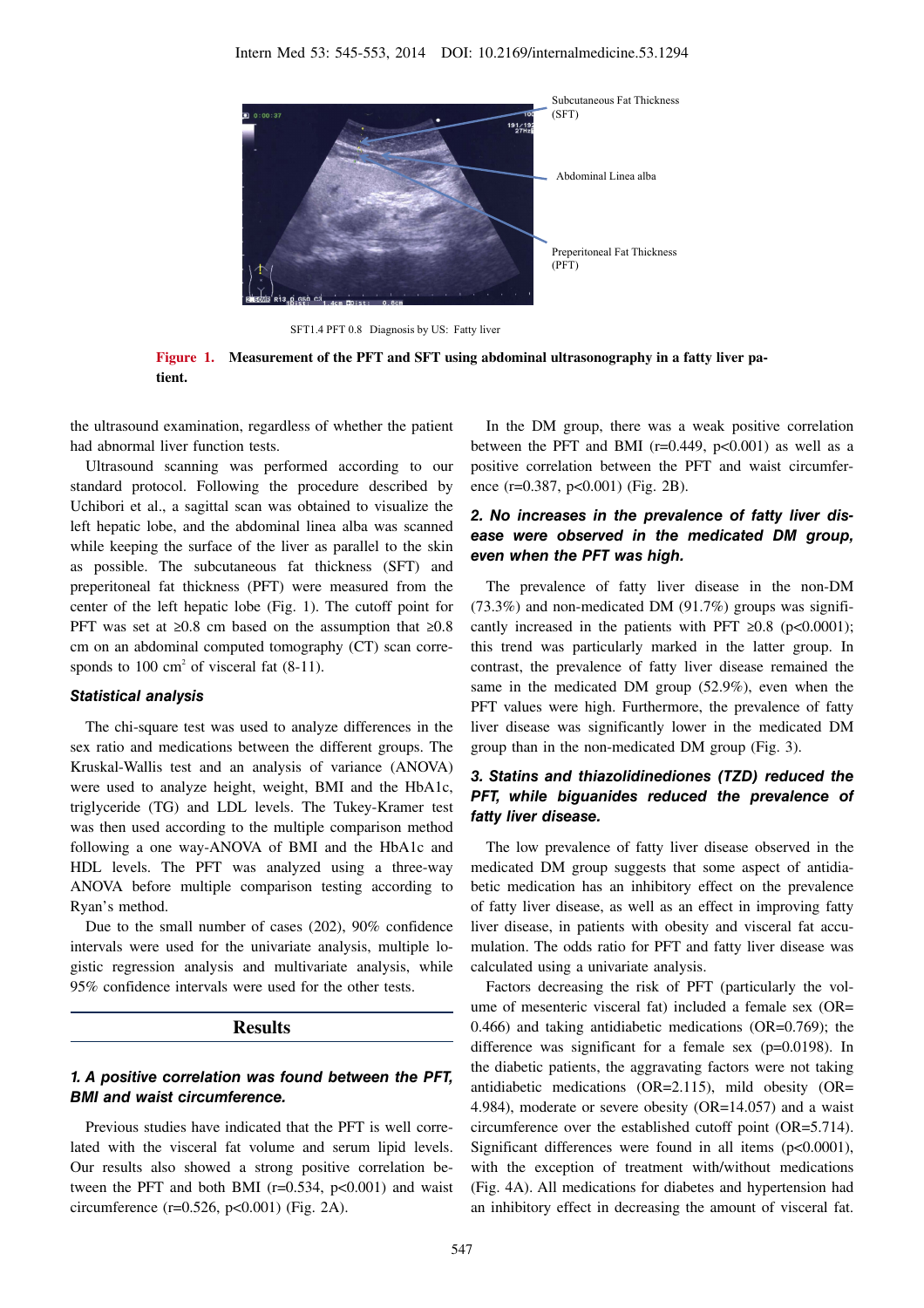



**B)** Correlation between PFT and BMI or WC in the DM group



**Figure 2. A: Correlations between the PFT and BMI or WC in the non-DM group. A significant correlation was observed between the PFT and BMI or WC in the non-DM group (r=0.53, p<0.001, r=0.53, p<0.001, respectively). B: Correlations between the PFT and BMI or WC in the DM group. A significant correlation was also observed between the PFT and BMI or WC in the DM group (r=0.45, p<0.001, r=0.39, p<0.001, respectively). PFT: preperitoneal fat thickness BMI: body mass index WC: waist circumference**



**Figure 3. Prevalence of fatty liver disease in the non-DM group, non-medicated DM group and medicated DM group. Although the prevalence of fatty liver in both the non-DM and non-medicated DM groups was significantly increased among the patients with a high PFT (≥0.8) compared with that observed in the patients with a low PFT (<0.8), no increases were observed in the medicated DM group, even among the patients with a high PFT. PFT: preperitoneal fat thickness**

Of the antihypertensive agents, calcium antagonists had no effect (OR=0.973), while angiotensin II receptor blocker (ARB) therapy increased the risk of developing visceral fat (OR=1.412). Significant differences were obtained with statin ( $p=0.0236$ ) and TZD ( $p=0.0686$ ) therapy (Fig. 4B).

The risk of fatty liver disease was significantly increased by the following variables: the lack of antidiabetic medication (OR=2.192, p=0.0866), mild obesity (OR=3.474, p= 0.0001), moderate or severe obesity (OR=8.4, p=0.0002) and waist circumference (OR=3.635, p<0.0001). The sex ratio had no effect on the risk of developing fatty liver disease (Fig. 5A). Statins ( $OR=1.306$ ) and ARBs ( $OR=1.271$ ) aggravated fatty liver disease, whereas DPP-4 (OR=0.739), insulin (OR=0.188), ezetimibe (OR=0.753), sulfonylureas (SUs)  $(OR=0.477)$ , TZD  $(OR=0.517)$  and biguanide  $(BG)$ s  $(OR=0.477)$ 0.395) each had an inhibitory effect. A significant difference was obtained for BGs (Fig. 5B). There was an insufficient number of patients taking alpha-glucosidase  $(\alpha$ -GI) inhibitors or fibrates to make an analysis.

As there were many causal factors, a multivariate analysis with multiple logistic regression was performed using the PFT and presence of fatty liver disease as dependent variables. The multiple logistic regression analysis of PFT demonstrated that the following factors lead to increased visceral fat: diabetes, obesity, waist circumference over the cutoff point and ARB therapy. The following had an inhibitory effect on visceral fat accumulation (Table 2): a female sex and treatment with DPP-4, insulin, statins, ezetimibe, calcium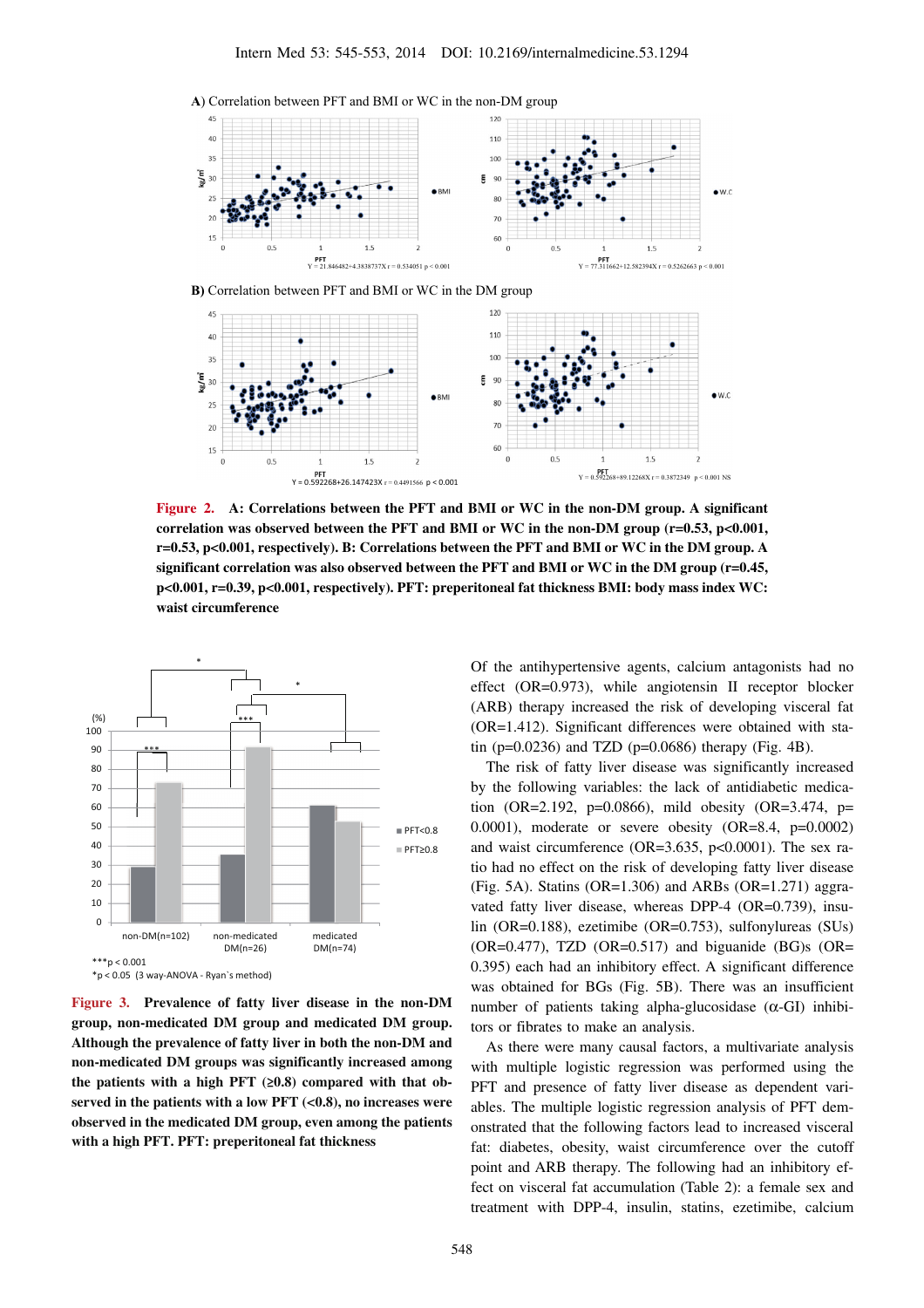**A)** Univariate analysis of PFT, dds ratio of subject characteristics

Fibrate



**Figure 4. A: Univariate analysis: Odds ratios for the PFT based on the patient characteristics. Factors decreasing the risk of PFT included a female sex and medicated DM; the difference was signifi**cant for a female sex (p<0.05). Aggravating factors were established to be non-medicated DM, BMI and WC. Significant differences were found for a BMI and WC over the criteria (p<0.0001). B: Uni**variate analysis: Odds ratios for the PFT based on therapeutic agents. All medications for diabetes had an inhibitory effect on the PFT. Ca-ATs had no effect, while ARBs increased the risk of PFT. Significant differences were observed for statins (p<0.05) and TZD (p<0.1). ARB: angiotensin II receptor blocker, Ca-AT: calcium antagonist, DPP-4 : dipeptidyl-peptidase IV inhibitor, TZD: thiazolidinedione, BG: biguanide, a-GI: alpha-glucosidase inhibitor, SU: sulfonylurea**

ä

 $\overline{a}$ 

 $p < 0.1$ <br>\*  $p < 0.05$ 

**A)** Univariate analysis of fatty liver disease, Odds ratio of subject characteristics



**B)** Univariate analysis of fatty liver disease, Odds ratio of therapeutic agents



**Figure 5. A: Univariate analysis: Odds ratios for the incidence of fatty liver disease based on the patient characteristics. The risk of fatty liver disease was significantly increased by the following factors: non-medicated DM (p<0.1) and both a BMI and WC over the criteria (p<0.0001). B: Univariate analysis: Odds ratios for the incidence of fatty liver disease based on the therapeutic agents. Statins and ARBs aggravated fatty liver disease, whereas DPP-4, insulin, ezetimibe, SUs, TZD and BGs each had an inhibitory effect. A significant difference was obtained for BGs (p<0.1). ARB: angiotensin II receptor blocker, Ca-AT: calcium antagonist, DPP-4: dipeptidyl-peptidase IV inhibitor, TZD: thiazolidinedione, BG: biguanide, a-GI: alpha-glucosidase inhibitor, SU: sulfonylurea**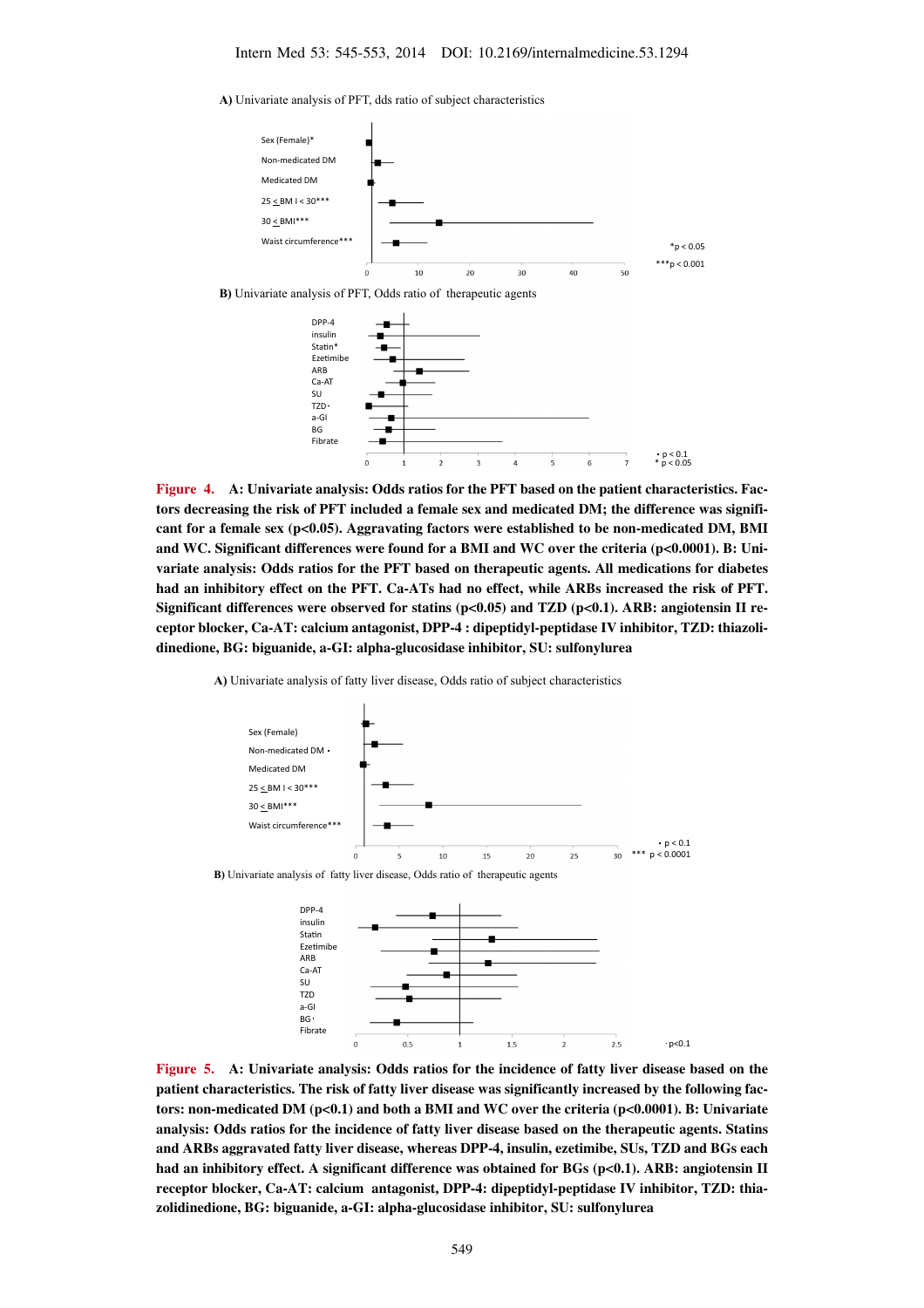#### **Table 2. Multi-logistic Analysis (PFT)**

| Variables                                                                                                       | Estimate | SE    | z value  | p value | Signif. |
|-----------------------------------------------------------------------------------------------------------------|----------|-------|----------|---------|---------|
| $Sex$ [ female ]                                                                                                | $-0.840$ | 0.434 | $-1.934$ | 0.0531  |         |
| non-medicated DM                                                                                                | 0.817    | 0.579 | 1.411    | 0.1582  |         |
| medicared DM                                                                                                    | 1.467    | 0.965 | 1.520    | 0.1286  |         |
| 25 <bmi<30< td=""><td>1.467</td><td>0.570</td><td>2.573</td><td>0.0101</td><td><math>\ast</math></td></bmi<30<> | 1.467    | 0.570 | 2.573    | 0.0101  | $\ast$  |
| 30 <sub>SBMI</sub>                                                                                              | 2.597    | 0.847 | 3.068    | 0.0022  | **      |
| Waistcircumference                                                                                              | 0.918    | 0.556 | 1.653    | 0.0984  | ٠       |
| DPP-4                                                                                                           | $-1.449$ | 0.976 | $-1.485$ | 0.1376  |         |
| Inslin                                                                                                          | $-1.299$ | 1.297 | $-1.002$ | 0.3166  |         |
| Statin                                                                                                          | $-1.109$ | 0.438 | $-2.532$ | 0.0113  | $\ast$  |
| Ezetimibe                                                                                                       | $-0.760$ | 0.981 | $-0.775$ | 0.4382  |         |
| ARB                                                                                                             | 0.565    | 0.484 | 1.167    | 0.2433  |         |
| CaAT                                                                                                            | $-0.533$ | 0.447 | $-1.192$ | 0.2334  |         |
| SU                                                                                                              | $-1.261$ | 1.053 | $-1.198$ | 0.2310  |         |
| TZD                                                                                                             | $-2.196$ | 1.006 | $-2.184$ | 0.0290  | *       |
| a-GI                                                                                                            | $-0.296$ | 1.624 | $-0.182$ | 0.8553  |         |
| BG                                                                                                              | $-0.388$ | 0.850 | $-0.456$ | 0.6482  |         |
| Fibrate                                                                                                         | $-1.302$ | 1.299 | $-1.003$ | 0.3161  |         |

 $\cdot p < 0.1$ 

 $*$  p< 0.05 \*\*  $p < 0.01$ 

ARB: angiotensin II receptor blocker, Ca-AT: calcium antagonist, DPP-4: dipeptidylpeptidase IV inhibitor, TZD: thiazolidinedione, BG: biguanide, a-GI: alpha-glucosidase inhibitor, SU: sulfonylurea



**Figure 6. Stepwise method following a multiple logistic analysis (PFT). Aggravating factors for the PFT included a BMI and WC over the criteria. The following factors had an inhibitory effect on the PFT: a female sex and the use of DPP-4, statins, TZD or fibrates; significant differences were obtained for statins (estimate=-0.960, OR=0.383, p=0.0199) and TZD (estimate=-1.562, OR=0.21, p=0.0635). DPP-4: dipeptidyl-peptidase IV inhibitor, TZD: thiazolidinedione**

antagonists, SUs, α-GI inhibitors, BGs or bezafibrates.

The multivariate analysis revealed that the following factors significantly contributed to increased visceral fat accumulation: mild obesity (estimate  $=1.463$ , OR=4.319, p= 0.0066), moderate or severe obesity (estimate =2.483, OR= 11.977,  $p=0.0012$ ) and waist circumference (estimate = 0.882, OR=2.415, p=0.0883). The following factors had an inhibitory effect on visceral fat accumulation: a female sex

(estimate  $= -0.723$ , OR $= 0.485$ ,  $p = 0.0802$ ) and DPP-4 (estimate =-0.716, OR=0.489, p=0.1218), statin (estimate =-0.960, OR=0.383, p=0.0199), TZD (estimate =-1.562, OR=0.21, p=0.0635) or fibrate (estimate =-1901, OR=0.149, p=0.1053) use; significant differences were obtained for statins and TZD (Fig. 6).

The multiple logistic regression analysis of fatty liver disease revealed that an increased incidence of fatty liver dis-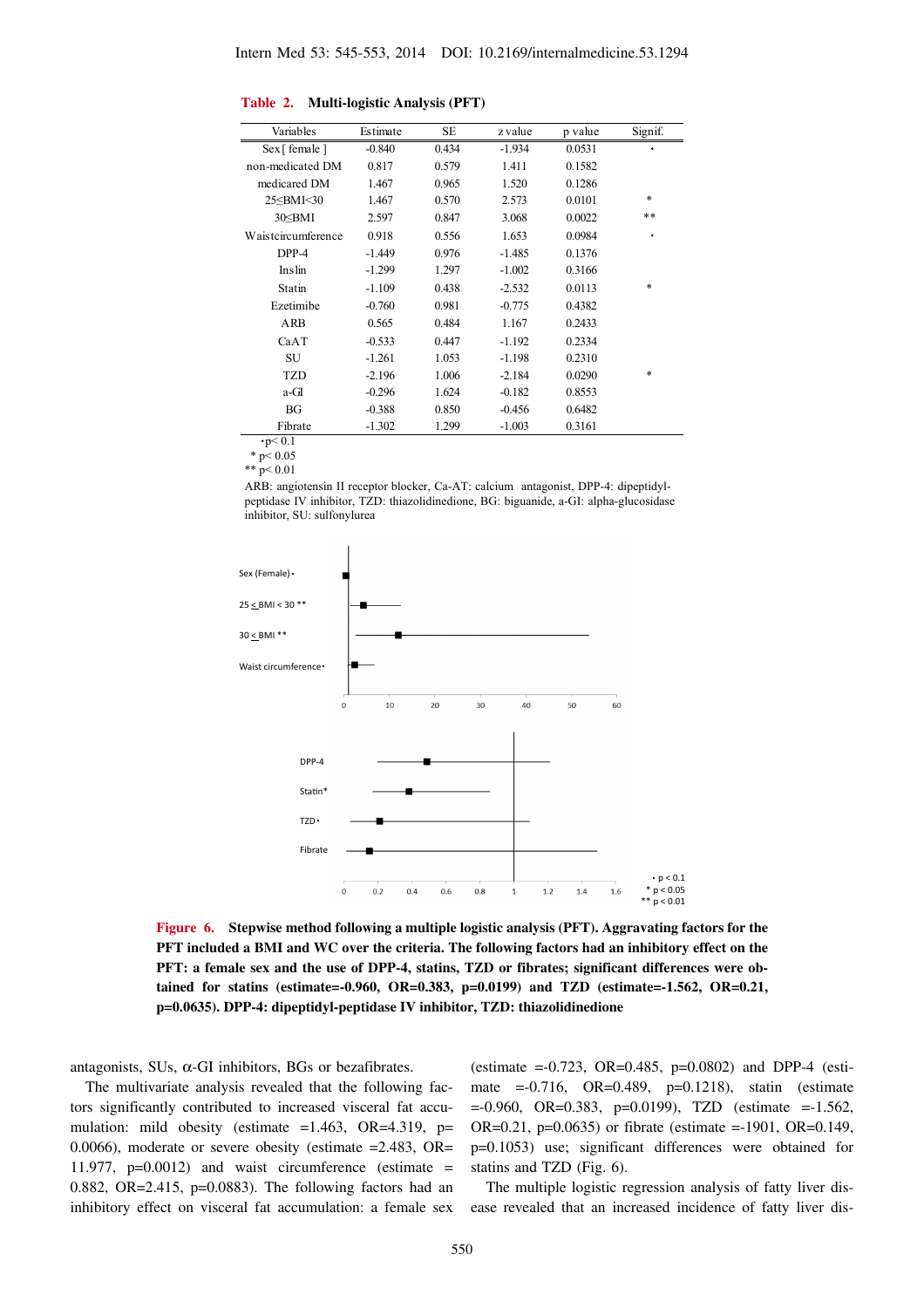| Variables                                                                                       | Estimate  | SE      | z value  | p value | Signif. |
|-------------------------------------------------------------------------------------------------|-----------|---------|----------|---------|---------|
| $Sex$ [ female ]                                                                                | 0.314     | 0.386   | 0.815    | 0.4150  |         |
| non-medicated DM                                                                                | 0.812     | 0.532   | 1.527    | 0.1267  |         |
| medicared DM                                                                                    | 1.038     | 0.775   | 1.340    | 0.1801  |         |
| 25 <bmi<30< td=""><td>1.017</td><td>0.450</td><td>2.262</td><td>0.0237</td><td>*</td></bmi<30<> | 1.017     | 0.450   | 2.262    | 0.0237  | *       |
| $30<$ BMI                                                                                       | 1.858     | 0.769   | 2.417    | 0.0157  | *       |
| Waistcircumference                                                                              | 0.736     | 0.461   | 1.594    | 0.1108  |         |
| DPP-4                                                                                           | $-0.620$  | 0.772   | $-0.804$ | 0.4215  |         |
| Inslin                                                                                          | $-1.616$  | 1.280   | $-1.262$ | 0.2070  |         |
| Statin                                                                                          | 0.452     | 0.362   | 1.250    | 0.2113  |         |
| Ezetimibe                                                                                       | $-0.758$  | 0.741   | $-1.023$ | 0.3065  |         |
| ARB                                                                                             | 0.436     | 0.387   | 1.126    | 0.2600  |         |
| CaAT                                                                                            | $-0.526$  | 0.372   | $-1.415$ | 0.1570  |         |
| SU                                                                                              | $-0.692$  | 0.803   | $-0.862$ | 0.3888  |         |
| TZD                                                                                             | $-1.170$  | 0.695   | $-1.683$ | 0.0925  | ٠       |
| a-GI                                                                                            | $-16.521$ | 902.120 | $-0.018$ | 0.9854  |         |
| BG                                                                                              | $-1.365$  | 0.722   | $-1.892$ | 0.0585  |         |
| Fibrate                                                                                         | 1.408     | 0.959   | 1.469    | 0.1419  |         |

**Table 3. Multi-logistic Analysis (Fatty Liver Disease)**

 $\cdot$  p<0.1  $*$  p<0.05

ARB: angiotensin II receptor blocker, Ca-AT: calcium antagonist, DPP-4: dipeptidylpeptidase IV inhibitor, TZD: thiazolidinedione, BG: biguanide, a-GI: alpha-glucosidase inhibitor, SU: sulfonylurea



**Figure 7. Stepwise method following a multiple logistic analysis (fatty liver disease). The multivariate analysis revealed that a BMI over the criteria was an aggravating factor, whereas the use of TZD or BGs was an inhibitory factor; a significant difference was observed for BGs (estimate=-1.405, OR=0.245, p=0.0227). TZD: thiazolidinedione, BG: biguanide**

ease was correlated with the following factors: a female sex, diabetic medication use, obesity, a waist circumference over the cutoff point and statin, ARB or fibrate use. In contrast, the following factors had an inhibitory effect: a male sex and the use of DPP-4, insulin, ezetimibe, calcium antagonists, SUs, α-GI inhibitors or BGs (Table 3). The multivariate analysis revealed that mild obesity (estimate  $=1.392$ , OR=4.024, p<0.0001) and moderate or severe obesity (estimate =2.516, OR=12.375,  $p<0.0001$ ) were aggravating factors, whereas TZD (estimate  $=-0.867$ , OR=0.42, p<0.145) and BGs (estimate =-1.405, OR=0.245, p<0.0227) both had inhibitory effects; a significant difference was observed for BGs (Fig. 7).

### **Discussion**

The Onitsuka Clinic, a peripheral medical institution and associated pharmacy, is located in the southern part of Na-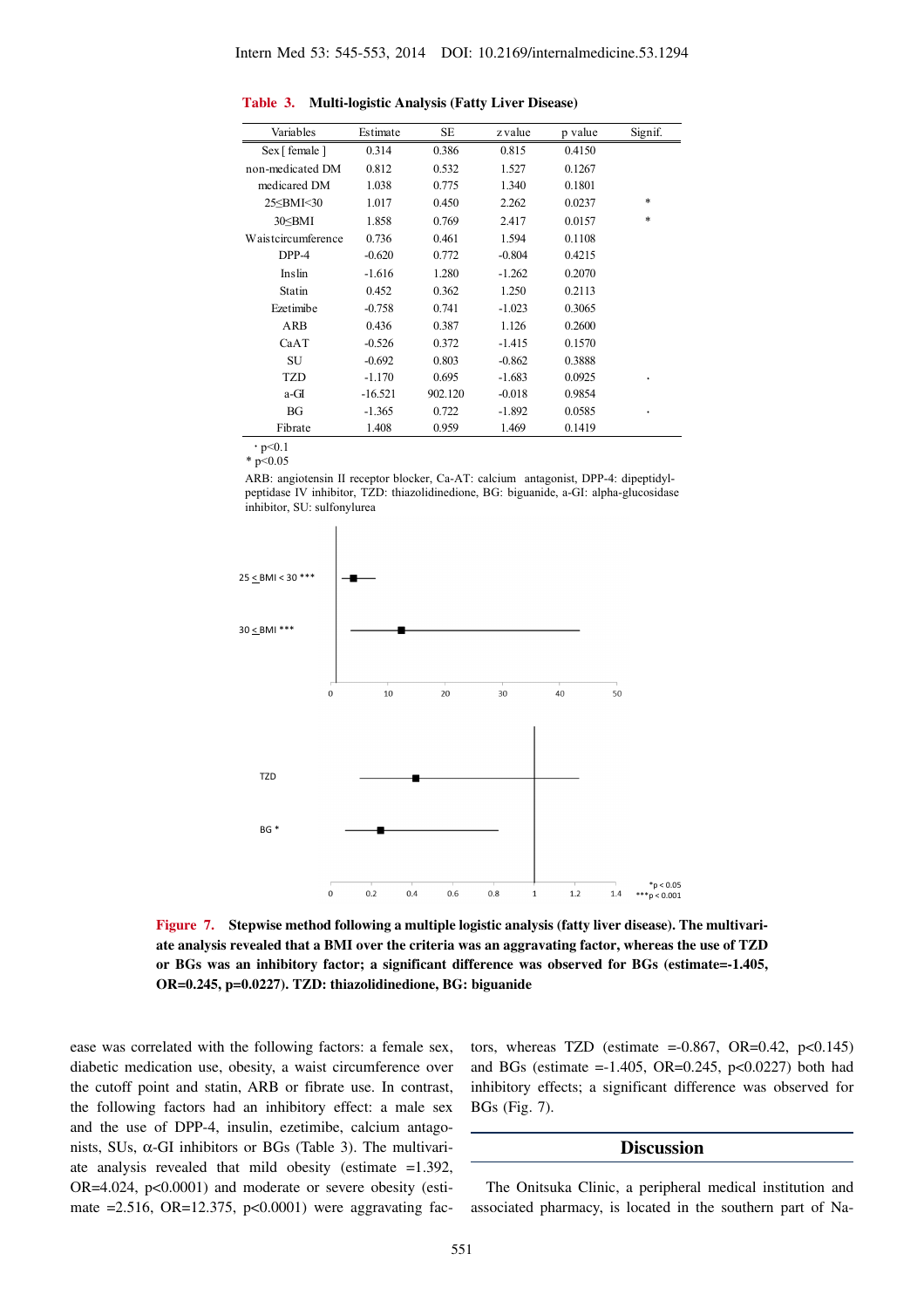gasaki City and serves a limited clinical population. In this cohort, it is notable that there is a large number of elderly patients as well as a preponderance of women. Adherence to treatment is excellent because these patients inevitably go regularly to the same clinic over many years due to the large proportion of senior patients.

In this study, the medicated DM group had the lowest LDL cholesterol levels, likely because these patients were taking statins to prevent the development of vascular complications; although no significant differences were found, a real trend was observed. In addition, many of the patients were taking medications with a low risk of hypoglycemia, allowing for good compliance; few patients were receiving  $\alpha$ -GI inhibitors or glinides that must be taken immediately before eating, and comparatively few patients were receiving SUs.

It is not possible to reach a conclusive diagnosis regarding a subject's risk of fatty liver based on BMI or a waist circumference of more than the standard value. However, both a high BMI and large waist circumference are major factors involved in the development of metabolic syndrome. Moreover, whether the visceral fat thickness or subcutaneous fat thickness is key cannot be accurately determined. However, instances of thick preperitoneal fat are often encountered during ultrasonography in diabetic patients with a normal BMI and waist circumference. Both preperitoneal and typical visceral fat are thought to originate from mesenteric fat. Therefore, an increased PFT corresponds to an increased amount of visceral fat (8-11).

In studies by Ma, Liu et al. and others, the amounts of subcutaneous fat, preperitoneal fat and mesenteric fat were measured using ultrasonographic examinations of the navel and the central part of the xiphoid process, and the thickness of preperitoneal and subcutaneous fat was found to contribute to insulin resistance and an enlarged waist circumference. The immediate measurement of mesenteric fat assumes that this parameter is a decisive element of metabolic syndrome based on the thickness of subcutaneous and preperitoneal fat in a similar way to the etiology of cardiovascular disease in which the presence of disease can be predicted based on measurements of the carotid intima-media thickness (IMT). It has also been reported that increased mesenteric fat is an independent determinant factor of fatty liver in patients with polycystic ovary syndrome (PCOS) (12, 13). Fatty liver is an emerging significant problem in PCOS patients in China, and the ultrasonic measurement of mesenteric fat has proven to be an independent determinant of fatty liver in such patients. Additionally, PCOS patients have been shown to have an increased risk of cardiovascular disease (12, 13). Certainly, it is believed that obtaining a direct measurement of mesenteric fat is useful for evaluating the presence of fatty liver and cardiovascular disease, and the PFT is one indicator of the amount of mesenteric fat. However, time and skill are required to obtain accurate measurements using this technique, and there is a possibility of differences in the skill of the operator resulting in variation in the measured values. In our study, the effect of the skill of the operator on the measurement of PFT was small; therefore, we believe that the ultrasonic diagnostic apparatus is suitable for widespread application, and, although it is inferior to the direct measurement of visceral fat, it is very useful for providing reasonably accurate results, and it also has the advantage that testing can be performed at the bedside during routine practice.

The prevalence of NAFLD/NASH will most likely increase in the future due to the continuing westernization of the diet and the increasing prevalence of chronic liver disease (1). Therefore, we believe that it is increasingly important to establish methods for preventing and treating NAFLD/NASH, particularly in the early stages of simple fatty liver disease, in order to prevent progression to NASH. Although weight loss achieved through proper diet and exercise is certainly the most effective approach, the administration of proper medications is essential.

In this study, the patients taking TZD had significantly lower PFT values, and, although no significant differences were found using a multivariate analysis, the prevalence of fatty liver disease tended to be low. In addition, the prevalence of fatty liver disease was significantly decreased in the patients taking BG. TZD inhibits fatty liver disease by acting as a ligand of peroxisome proliferator-activated receptor (PPAR-γ) and activating adiponectin and subsequently AMPK. BGs directly activate AMPK (5' adenosine monophosphate-activated protein kinase) to inhibit fatty acid synthesis (14-16). We believe that these drugs are highly promising medications for treating fatty liver disease in diabetic patients, particularly those without and not at high risk of developing obstructive sleep apnea syndrome or similar conditions in which resultant obesity is undesirable, congestive heart failure in which sodium retention is undesirable or bladder tumors (17, 18).

Although no significant differences were found, all other antidiabetic medications also inhibited an increase in the PFT and incidence of fatty liver disease. Therefore, lowering blood sugar levels alone may likely have an inhibitory effect, and whatever the precise mechanisms underlying insulin resistance, reducing glucotoxicity appears to be effective.

It is also possible that there was an interaction between the effects of the many medications used in this study. Several medications used to treat hyperlipidemia are known to have positive effects on metabolism and the development of NAFLD/NASH. We found that antidiabetic medication clearly contributes to the inhibition of fatty liver disease and visceral fat accumulation.

A female sex was found to be an inhibitory factor for PFT, but not fatty liver disease. This finding may have been due to the fact that many subjects were postmenopausal women. Dramatic changes in iron metabolism together with decreases in female hormones that would otherwise inhibit fatty liver disease allow the prevalence of the disease to increase in postmenopausal women relative to that observed in premenopausal women (19).